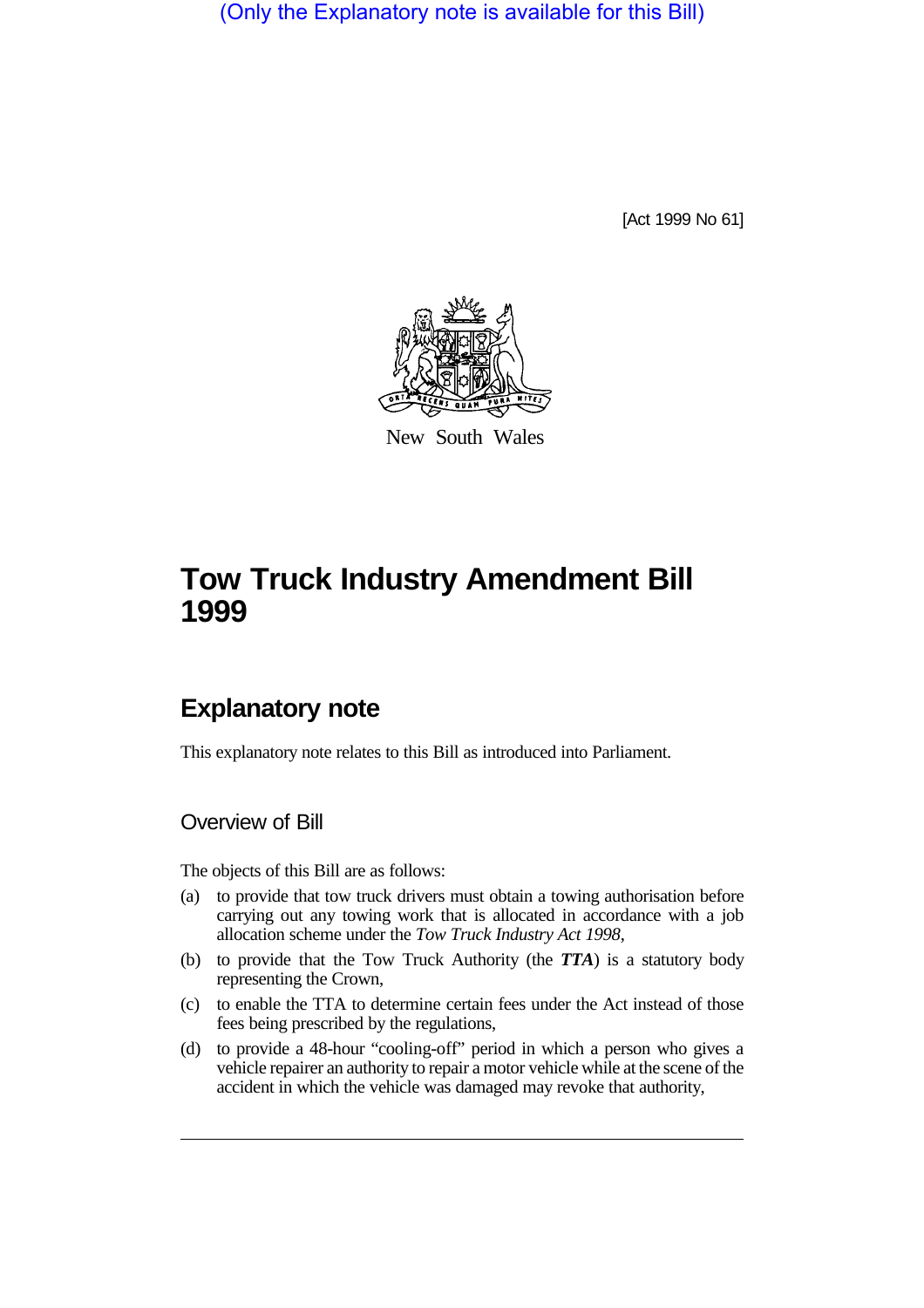Explanatory note

- (e) to provide that all penalties for offences under the *Tow Truck Industry Act 1998* and the regulations that are recovered in prosecutions brought by, or for penalty notices issued by, officers of the TTA are to be paid into the Tow Truck Industry Fund,
- (f) to make other miscellaneous amendments to the *Tow Truck Industry Act 1998*.

This Bill also amends the *Road Transport (General) Act 1999* and the *Road Transport (Safety and Traffic Management) Act 1999* to clarify and strengthen certain provisions relating to the towing of vehicles that obstruct traffic, and to make other miscellaneous amendments.

## Outline of provisions

**Clause 1** sets out the name (also called the short title) of the proposed Act.

**Clause 2** provides for the commencement of the proposed Act on a day or days to be appointed by proclamation.

**Clause 3** is a formal provision giving effect to the amendments to the *Tow Truck Industry Act 1998* set out in Schedule 1.

**Clause 4** is a formal provision giving effect to the amendments to the *Road Transport (General) Act 1999* set out in Schedule 2.

**Clause 5** is a formal provision giving effect to the amendments to the *Road Transport (Safety and Traffic Management) Act 1999* set out in Schedule 3.

## **Schedule 1 Amendment of Tow Truck Industry Act 1998**

#### **Job allocation scheme and towing authorisations**

Currently under Division 1 of Part 4 of the *Tow Truck Industry Act 1998*, a tow truck driver is required to obtain a towing authorisation before towing a motor vehicle from an accident scene. Under the job allocation scheme established under Division 2 of Part 4, such towing work is to be allocated to a particular tow truck operator by a centralised job allocation centre.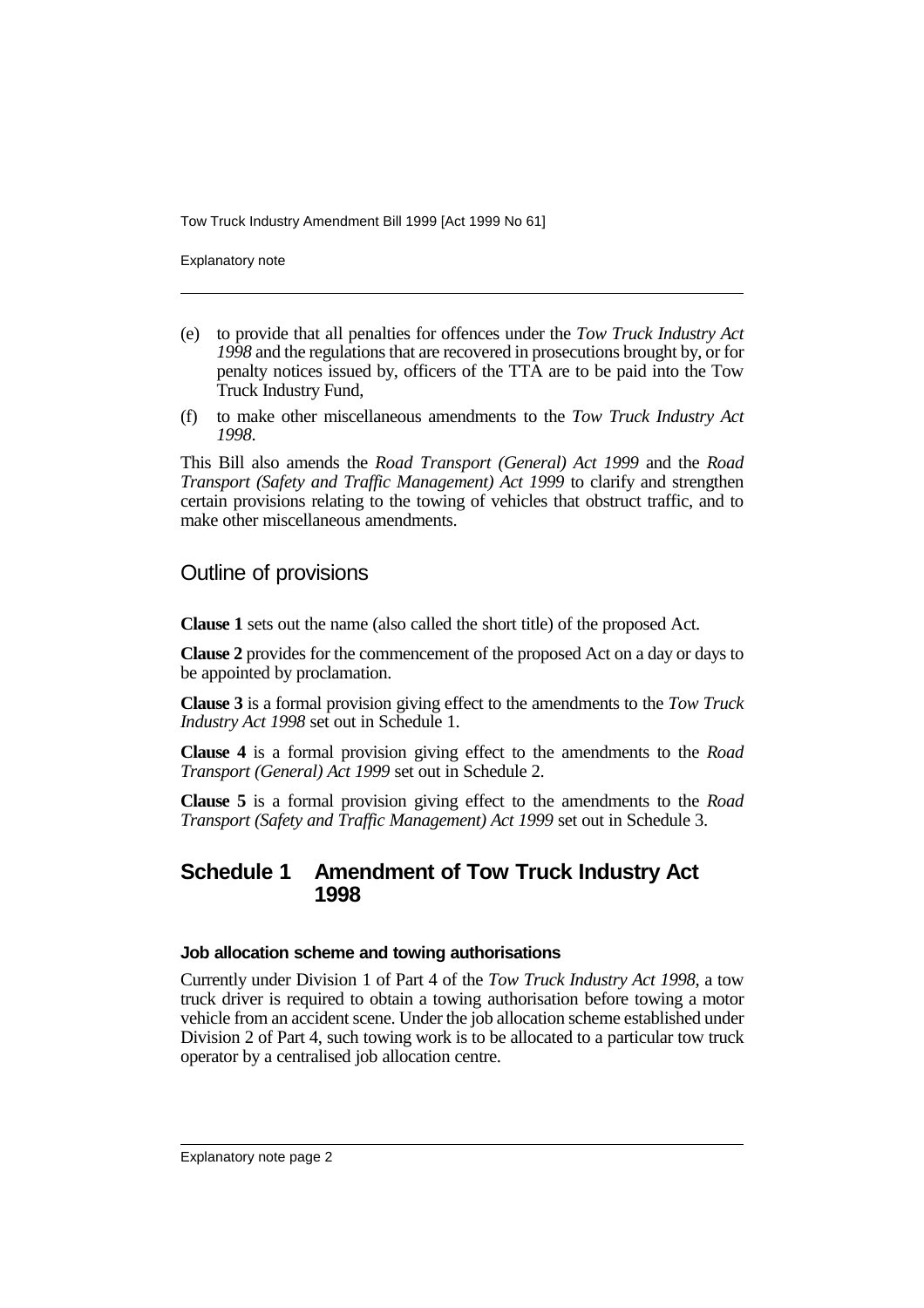Explanatory note

**Schedule 1 [15]** replaces Divisions 1 and 2 with a single Division so as to link the requirement for obtaining a towing authorisation more directly to the job allocation scheme. Under the new Division:

- (a) a tow truck driver will generally be required to obtain a towing authorisation not only for accident towing but for any towing work that is allocated in accordance with the job allocation scheme (eg obstruction towing), and
- (b) any towing work to which the job allocation scheme applies can only be carried out by a person who is working for (or engaged by) a tow truck operator who is a participant in the scheme and who has been allocated the towing work.

The existing provisions relating to the establishment and operation of a job allocation scheme, and to towing authorisations generally, are preserved.

**Schedule 1 [1]** and **[20]** make consequential amendments.

#### **Status of Tow Truck Authority and staff**

Currently, the TTA is constituted as a body corporate that is not, and does not represent, the Crown. **Schedule 1 [3]** amends section 7 of the Act to change the status of the TTA to a statutory body representing the Crown.

**Schedule 1 [4]** provides that the TTA is subject to the control and direction of the Minister in exercising its functions.

**Schedule 1 [5]** provides that the staff of the TTA will be public servants employed under Part 2 of the *Public Sector Management Act 1988*.

#### **Tow Truck Authority to determine fees**

At present, the fees for granting licences and drivers certificates under the Act, and the fees to accompany applications for licences and drivers certificates, are prescribed by the regulations. **Schedule 1 [6]–[11]** provide for those fees to be determined by the TTA by order published in the Gazette.

#### **Investigation of applications**

Section 33 of the Act currently provides that the TTA may carry out investigations in relation to applications for licences and drivers certificates. **Schedule 1 [13]** makes it clear that, in the case of renewals, the TTA may carry out such investigations before the licensee or the holder of the drivers certificate concerned formally renews the licence or drivers certificate. **Schedule 1 [12]** and **[14]** make consequential amendments.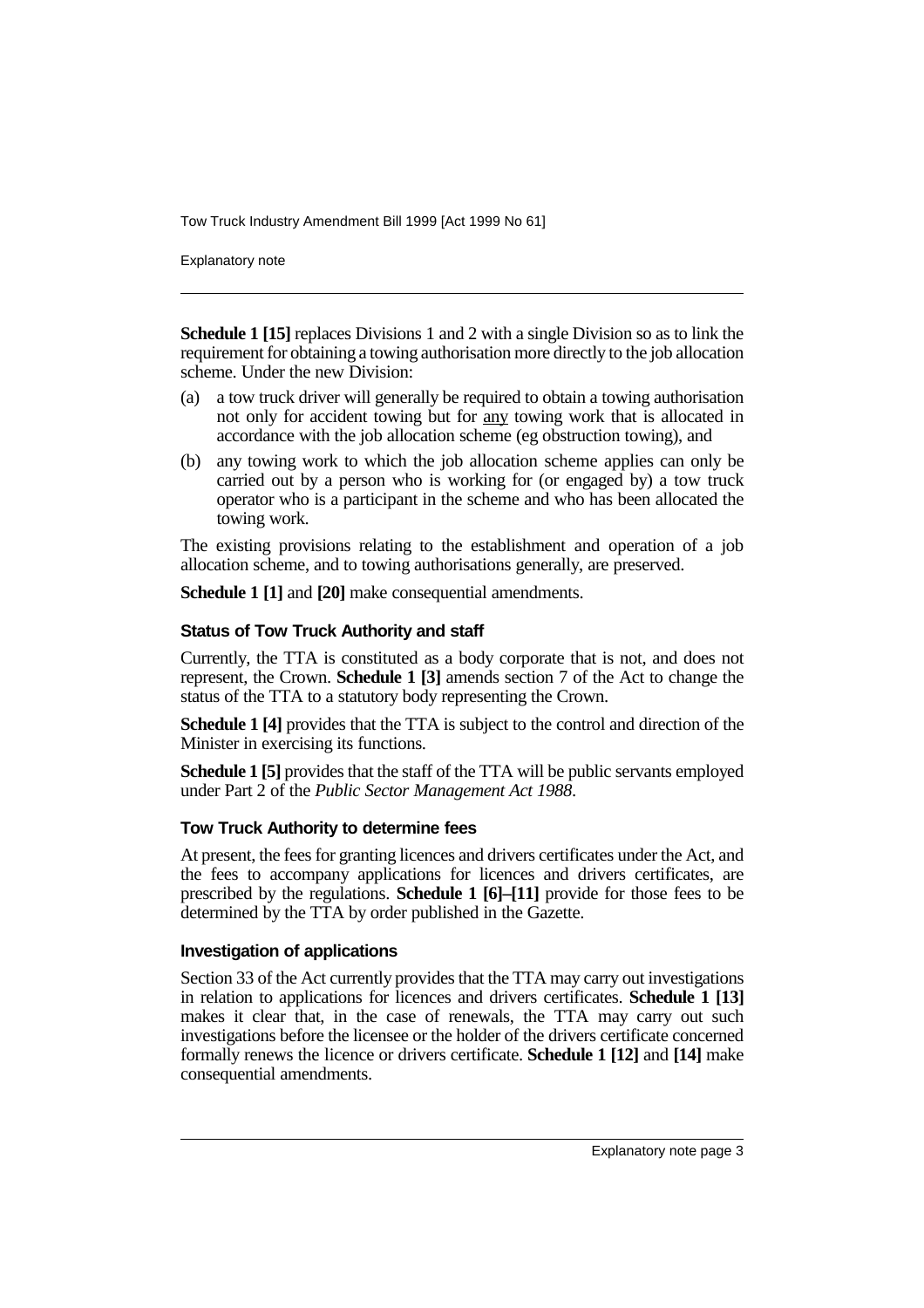Explanatory note

#### **Authority to repair**

Section 62 of the Act currently makes it an offence to obtain, or attempt to obtain, a person's authority for the repair of a motor vehicle damaged in an accident before the vehicle is delivered to the place specified in the towing authorisation. This provision is aimed primarily at tow truck drivers at accident scenes. **Schedule 1 [17]** provides that if an authority has been obtained in contravention of the provision, the person who gave the authority has 48 hours to revoke it and is not liable (if the person revokes the authority) for the cost of any work performed on the vehicle under the improperly obtained authority. **Schedule 1 [16]** makes it clear that the authority to repair is given in relation to a vehicle repairer rather than the tow truck driver who actually obtains the authority.

#### **Other miscellaneous amendments**

**Schedule 1 [18]** clarifies the circumstances in which directions may be given to tow truck drivers at the scene of an accident.

**Schedule 1 [19]** amends section 91 of the Act to provide that all penalties recovered for offences under the Act through the issue of penalty notices or prosecutions brought by officers of the TTA are to be paid into the Tow Truck Industry Fund.

**Schedule 1 [21]** and **[22]** amend clause 1 of Schedule 2 to allow savings and transitional regulations to be made consequential on the enactment of the proposed Act.

**Schedule 1 [2]** makes it clear that notes appearing in the *Tow Truck Industry Act 1998* do not form part of that Act.

## **Schedule 2 Amendment of Road Transport (General) Act 1999**

**Schedule 2 [1]** omits a superfluous provision relating to the issuing of penalty notices under section 15 of the *Road Transport (General) Act 1999* for offences under the *Tow Truck Industry Act 1998*. Penalty notices for those offences are currently issued under the *Tow Truck Industry Act 1998*.

Under section 46 of the Act, the RTA may certify certain matters that are admissible as prima facie evidence in proceedings for offences under the road transport legislation. **Schedule 2 [2]** extends the matters that may be so certified by the RTA to include matters relating to towing authorisations under the *Tow Truck Industry Act 1998* and to matters appearing in the TTA's records relating to a job allocation scheme under that Act.

Explanatory note page 4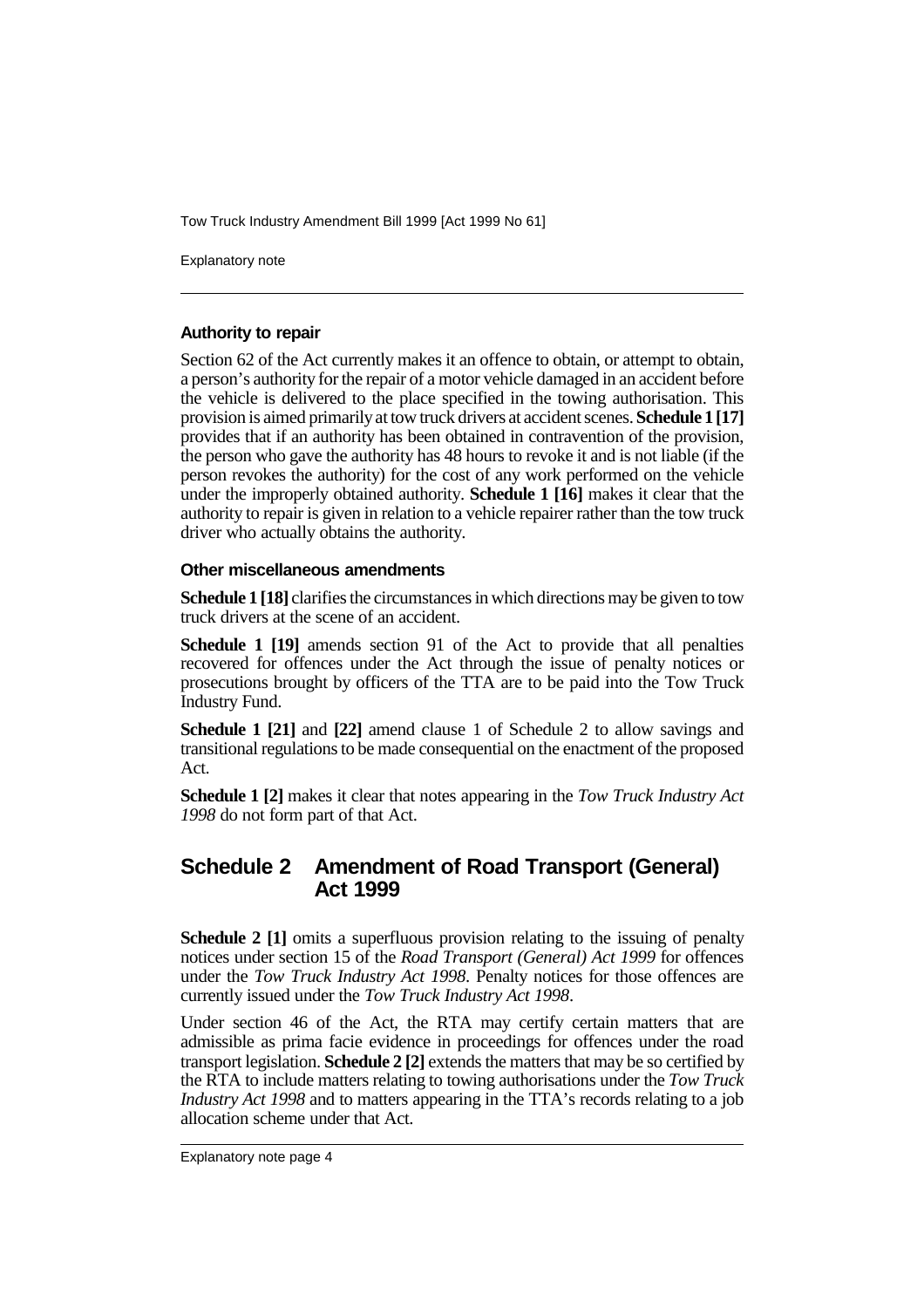Explanatory note

## **Schedule 3 Amendment of Road Transport (Safety and Traffic Management) Act 1999**

Section 75 of the *Road Transport (Safety and Traffic Management) Act 1999* provides for the removal (by the RTA and other roads authorities) of dangers and obstructions to traffic caused by vehicles that have been involved in an accident or have broken down. Obstruction towing work (ie any towing work carried out in accordance with section 75) is currently towing work to which the job allocation scheme under the *Tow Truck Industry Act 1998* applies.

**Schedule 3 [1]** makes it clear that the TTA may, in accordance with the job allocation scheme, cause the removal of any such vehicle in the circumstances to which section 75 applies. If a vehicle is caused to be removed by the TTA in accordance with the job allocation scheme, the vehicle is taken to have been removed by the appropriate roads authority (eg the RTA) for the purposes of recovering the cost of the towing from the person who had custody of the removed vehicle.

**Schedule 3 [2]** makes it an offence for a person to fail to comply with a direction of an authorised officer, or the TTA, under section 75 in relation to the removal of a vehicle, or to obstruct a person who is authorised to remove a vehicle in accordance with section 75.

Section 76 of the Act enables authorised officers of the RTA, and police officers, to cause unattended motor vehicles that are illegally standing on a prescribed place (eg a clearway) to be removed. Any towing work that is carried out under section 76 is currently towing work to which the job allocation scheme under the *Tow Truck Industry Act 1998* applies.

**Schedule 3 [3]** makes it clear that the TTA may also cause an unattended motor vehicle that is illegally standing on a prescribed place to be removed under section 76. The towing work will be allocated in accordance with the job allocation scheme. **Schedule 3 [8]** extends the definition of *prescribed place* to cover special tow-away areas established by the RTA. **Schedule 3 [9]** provides for the manner in which those areas are established.

**Schedule 3 [4]** and **[5]** remove the requirement for the police to notify persons whose vehicles are towed away under section 76 of the place to which the vehicles have been towed.